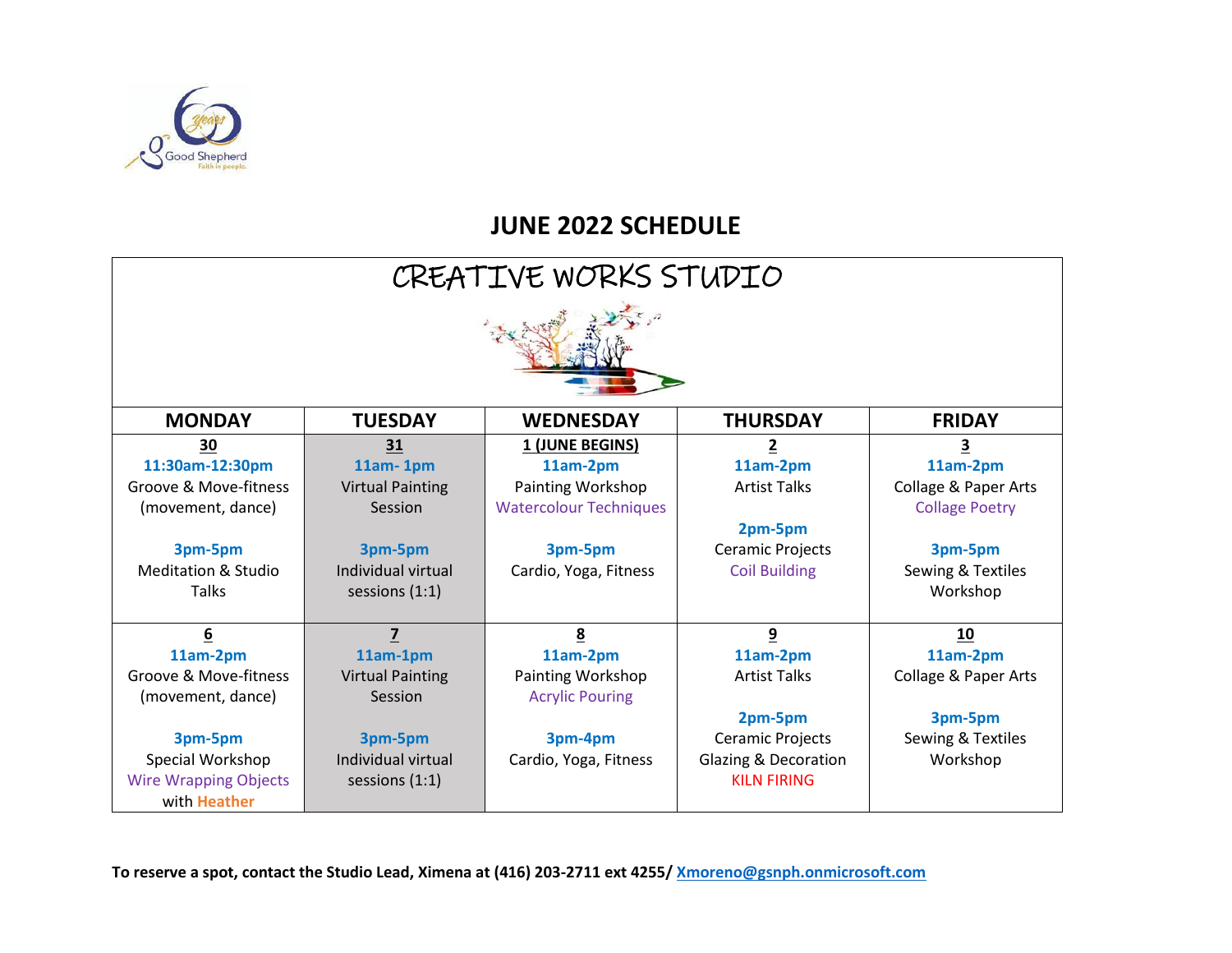

| 13                          | 14                      | 15                            | 16                              | 17                        |
|-----------------------------|-------------------------|-------------------------------|---------------------------------|---------------------------|
| 11am-2pm                    | 11am-1pm                | 11am-2pm                      | 11am-2pm                        | 11am-2pm                  |
| Groove & Move-fitness       | <b>Virtual Painting</b> | Painting Workshop             | <b>Artist Talks</b>             | Collage & Paper Arts      |
| (movement, dance)           | Session                 | <b>Make Your Own</b>          |                                 |                           |
|                             |                         | Paintbrushes                  | 2pm-5pm                         | <b>Studio BBQ!!</b><br>le |
| 3pm-5pm                     | 3pm-5pm                 |                               | Ceramic Projects                | 1-4pm                     |
| Special Workshop            | Individual virtual      | 3pm-5pm                       | <b>Cherub Making</b>            | Location: parking lot     |
| <b>Urban Gardening</b>      | sessions $(1:1)$        | Cardio, Yoga, Fitness         |                                 | next to the CWS           |
|                             |                         |                               |                                 |                           |
| 20                          | 21                      | 22                            | 23                              | 24                        |
| 11am-2pm                    | 11am-1pm                | 11am-2pm                      | 11am-2pm                        | 11am-1pm                  |
| Groove & Move-fitness       | <b>Virtual Painting</b> | Painting Workshop             | <b>Artist Talks</b>             | Collage & Paper Arts      |
| (movement, dance)           | Session                 | <b>Colour Mixing</b>          |                                 |                           |
|                             |                         |                               | 2pm-5pm                         | 3pm-5pm                   |
| 3pm-5pm                     | 3pm-5pm                 | 3pm-5pm                       | Ceramic Projects                | Sewing & Textiles         |
| Special Workshop            | Individual virtual      | Cardio, Yoga, Fitness         | <b>Glazing &amp; Decoration</b> | Workshop                  |
| Poetry & Writing            | sessions $(1:1)$        |                               | <b>KILN FIRING</b>              |                           |
|                             |                         |                               |                                 |                           |
| 27                          | 28                      | 29                            | 30                              | 1 (JULY BEGINS)           |
| 11am-2pm                    | 11am-1pm                | 11am-2pm                      | 11am-2pm                        |                           |
| Groove & Move-fitness       | <b>Virtual Painting</b> |                               | <b>Artist Talks</b>             |                           |
| (movement, dance)           | Session                 | <b>Field Trip to the MOCA</b> |                                 |                           |
|                             |                         |                               | 2pm-5pm                         | <b>SCHEDULE TBD</b>       |
| 3pm-5pm                     | 3pm-5pm                 |                               | Ceramic Projects                |                           |
| Special Workshop            | Individual virtual      |                               | <b>Figurines/Candlesticks</b>   |                           |
| <b>Beginner Mouldmaking</b> | sessions $(1:1)$        |                               |                                 |                           |
|                             |                         |                               |                                 |                           |

**To reserve a spot, contact the Studio Lead, Ximena at (416) 203-2711 ext 4255/ [Xmoreno@gsnph.onmicrosoft.com](mailto:Xmoreno@gsnph.onmicrosoft.com)**